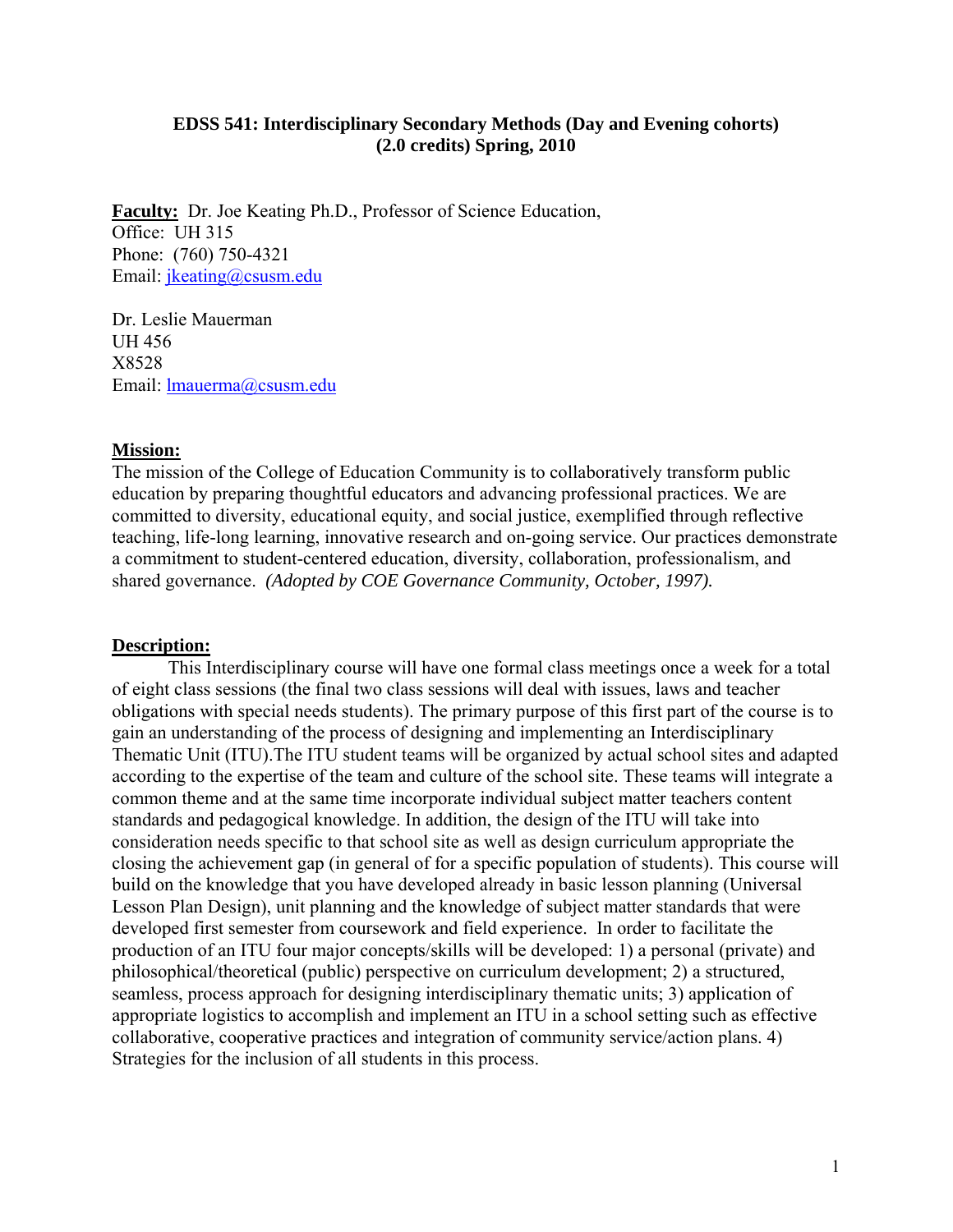#### **Authorization to Teach English Learners**

 *(Approved by CCTC in SB 2042 Program Standards, August 02)* This credential program has been specifically designed to prepare teachers for the diversity of languages often encountered in California public school classrooms. The authorization to teach English learners is met through the infusion of content and experiences within the credential program, as well as additional coursework. Students successfully completing this program receive a credential with authorization to teach English learners.

### **College of Education Attendance Policy**

 possible. *(Adopted by the COE Governance Community, December, 1997).* Due to the dynamic and interactive nature of courses in the College of Education, all students are expected to attend all classes and participate actively. At a minimum, students must attend more than 80% of class time, or s/he may not receive a passing grade for the course at the discretion of the instructor. Individual instructors may adopt more stringent attendance requirements. Should the student have extenuating circumstances, s/he should contact the instructor as soon as

**Additional Specific Attendance Requirements for this class:** attendance at all classes is essential to receive credit for formative assessments and involvement in all classroom discussions. This is a team effort and any member absent from class or other team meetings places that team at a disadvantage in producing a professional curriculum product. Consequently, the following individual deductions will be assessed for absences: if completed in a timely fashion only half credit maximum will be given for any written assignments or formative tasks due that day.

#### **Students with Disabilities Requiring Reasonable Accommodations**

Students must be approved for services by providing appropriate and recent documentation to the Office of Disable Student Services (DSS). This office is located in Craven Hall 5205, and can be contacted by phone at (760) 750-4905, or TTY (760) 750-4909. Students authorized by DSS to receive reasonable accommodations should meet with their instructor during office hours or, in order to ensure confidentiality, in a more private setting.

#### **California Teacher Performance Assessment (CalTPA)**

Beginning July 1, 2008 all California credential candidates must successfully complete a state-approved system of teacher performance assessment (TPA), to be embedded in the credential program of preparation. At CSUSM this assessment system is called the CalTPA or the TPA for short.

To assist your successful completion of the TPA a series of informational seminars are offered over the course of the program. TPA related questions and logistical concerns are to be addressed during the seminars. Your attendance to TPA seminars will greatly contribute to your success on the assessment.

Additionally, COE classes use common pedagogical language, lesson plans (lesson designs), and unit plans (unit designs) in order to support and ensure your success on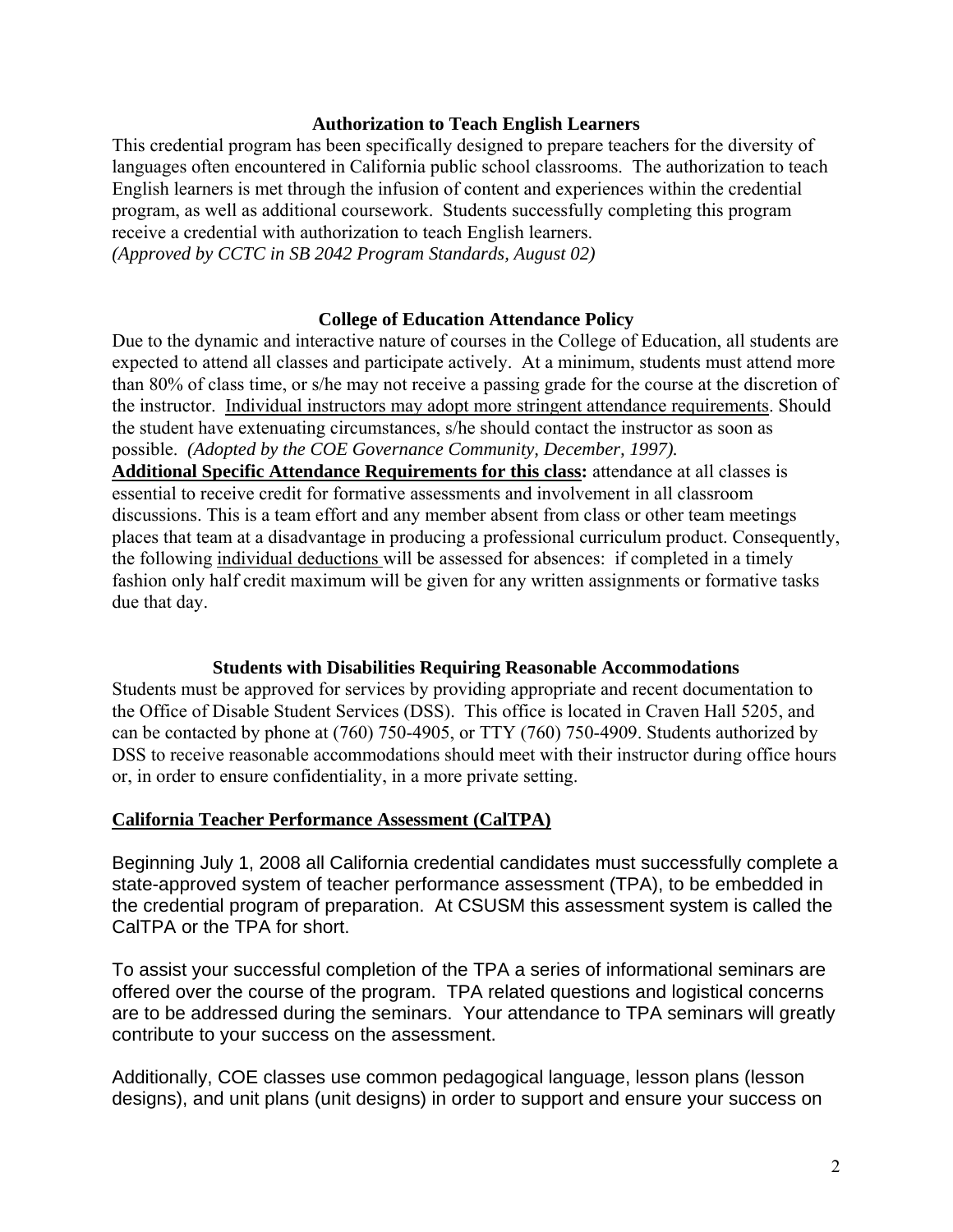the TPA and more importantly in your credential program.

The CalTPA Candidate Handbook, TPA seminar schedule, and other TPA support materials can be found on the COE website provided at the website provided: http://www.csusm.edu/coe/CalTPA/ProgramMaterialsTPA.html

### **Required Text:**

Teaching in Secondary Schools. Baldwin, Keating, Bachman, Pearson/Prentice Hall (same as used in EDSS 530). Selected sections.

 **Optional Text:** *A Guide for Developing an Interdisciplinary Thematic Unit* (Merrill Press) Third Edition by Roberts and Kellough (2004)

**Objectives:** Upon completion of these aspects of the course, each student will be able to demonstrate knowledge, understanding, appreciation and applications for..........

1) the basic frameworks from each major (minor) discipline;

2) the basic history, philosophy and strategies utilized in one's major (minor) discipline;

3) curriculum development from a personal and public perspective that includes elements

of community action and social justice in order to include all students;

4) research support for the various models of interdisciplinary teaching;

5) application of cooperative learning skills and training methods that are applicable for teachers designing and implementing interdisciplinary curricula with their own students;

6) design processes and protocols used in the development of universal lesson plans and unit plans as a foundation for the designing models of interdisciplinary, thematic units (ITU).

7) a basic understanding of the issues involved in the achievement gap and curricular strategies to close that gap including effective classroom management and cooperative learning.

8) use of action research as an evaluative process for the ITU.

### **Course Overview and Expectations:**

This course will be held for eight class sessions. The **primary aspect of the course is to learn how to design and implement an ITU**. Assessments that will determine the quality of learning and understanding related to development of ITU's will be completed for each individual as well as for the teams and includes these elements:

 1) Your team should appoint a group leader who will be responsible for submitting their groups completed intermediate (formative) tasks on time each week.

2) You will receive a *formative (intermediate) assessment* based on a rubric for each of these tasks (10 in all) (see task completion schedule) as well as an individual grade for the summative assessments.

 3)The individual and the team will receive a *summative (final) assessment* based on a rubric for the final presentation and written report for your Interdisciplinary Thematic Unit (ITU) plan. 4) An average of the individual grades and team grade will determine one's final grade in the course.

 5) Additional elements of one's individual grade include : a) final written exam describing how you would implement the process of training other teachers to implement an ITU at a school site;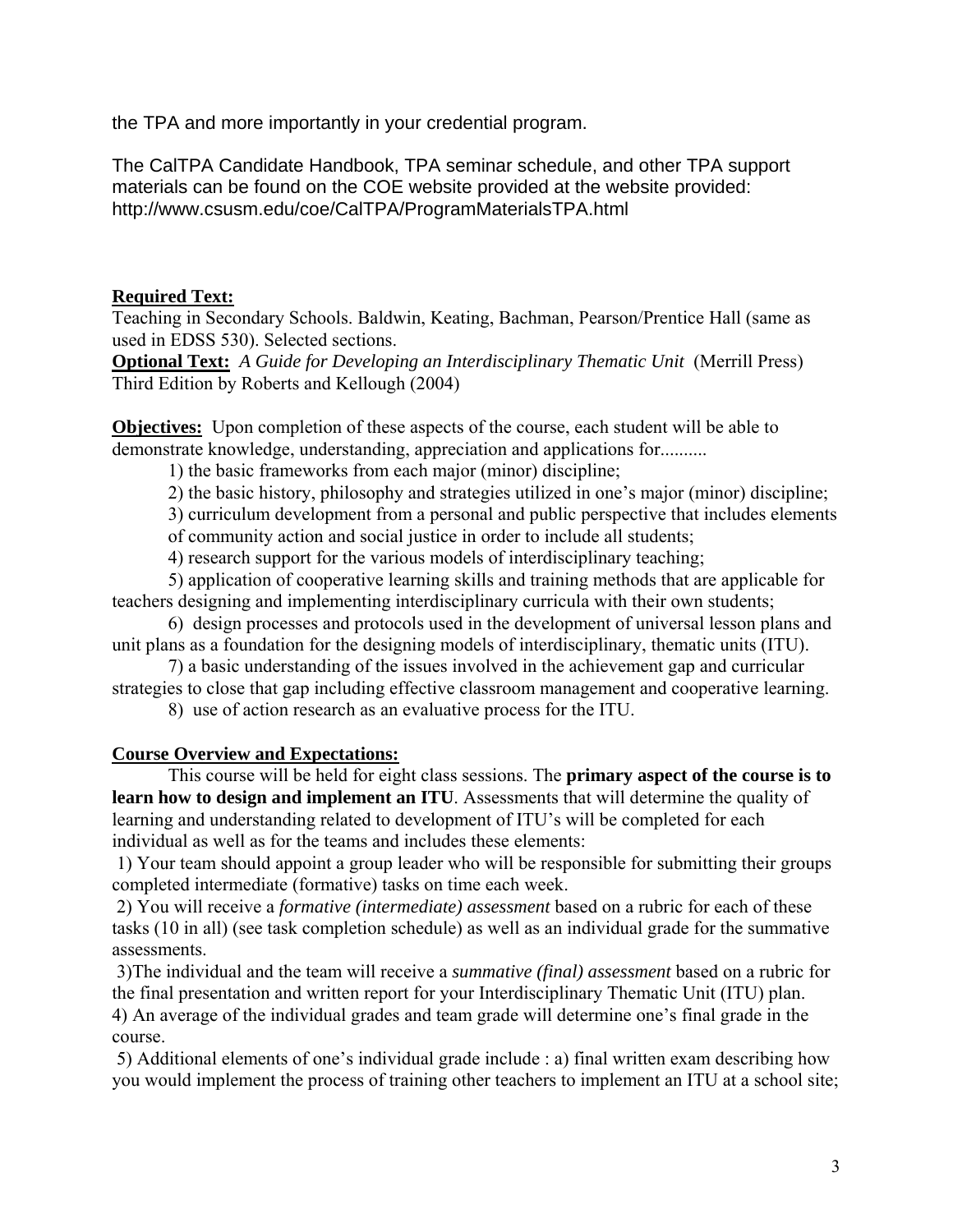b) Assigned readings/reading logs from text corresponding to the processes used during the development of the ITU.

In addition, a **secondary aspect of the course is the modeling of best practices for cooperative learning** (that will assist an individual in the development of an ITU) . These are those elements previously studied that are considered critical for optimum and successful cooperative learning. They will be used as part of the team logistics in development of the ITU. These include the following (Johnson and Johnson,1994; Keating, 2002):

1) clearly defined assignments, timelines and rubrics

2) examples/non-examples or models of final products to share as well as the processes on how to get there

3) individual roles/accountability via assigned task sheets

- 4) formative and summative assessments
- 5) individual and group accountability

6) opportunities for face-to-face interactions to clarify, problem solve and explain various group tasks

7) ongoing teacher and student evaluation and reflections on group processing skills

8) audience accountability for content and interaction with group presentations

9) training sessions to develop and (or) reinforce cooperative group skills such as communication, group protocols and leadership.

10) group awards/recognition for exemplary content or process delivery

## **Course Schedule**

## **Class 1: January 21 (Evening) January 26 (Day)**

- Overview of syllabus/questions
- Social justice issues in meeting the achievement gap with students (PowerPoint Presentation)
- Some examples of ITU's that address social justice issues
- Selection of ITU teams
- Group research activity to brainstorm possible strategies to use to reduce achievement gap by addressing a social justice issue (presentation next week)
- Cooperative Learning Simulation #1 "Verbal/Non-Verbal Communication" (establish communication protocols):

## **Assignments Due next class:**

- • Read and 1) **prepare a reading log** in TSS: Chapter 7 Interdisciplinary Thematic Units: Section One pp 164-172 and 2) **Complete/write out Activity 7.1 as a team** (presentation to class)
- Team presentation of action plan to address a specific social justice issue
- At assigned team site research what teaching is presently being done using the ITU model for each department represented (report due to class on next class

## **Class 2: January 28/February 2**

• Presentation of action plans that address team selected social justice issue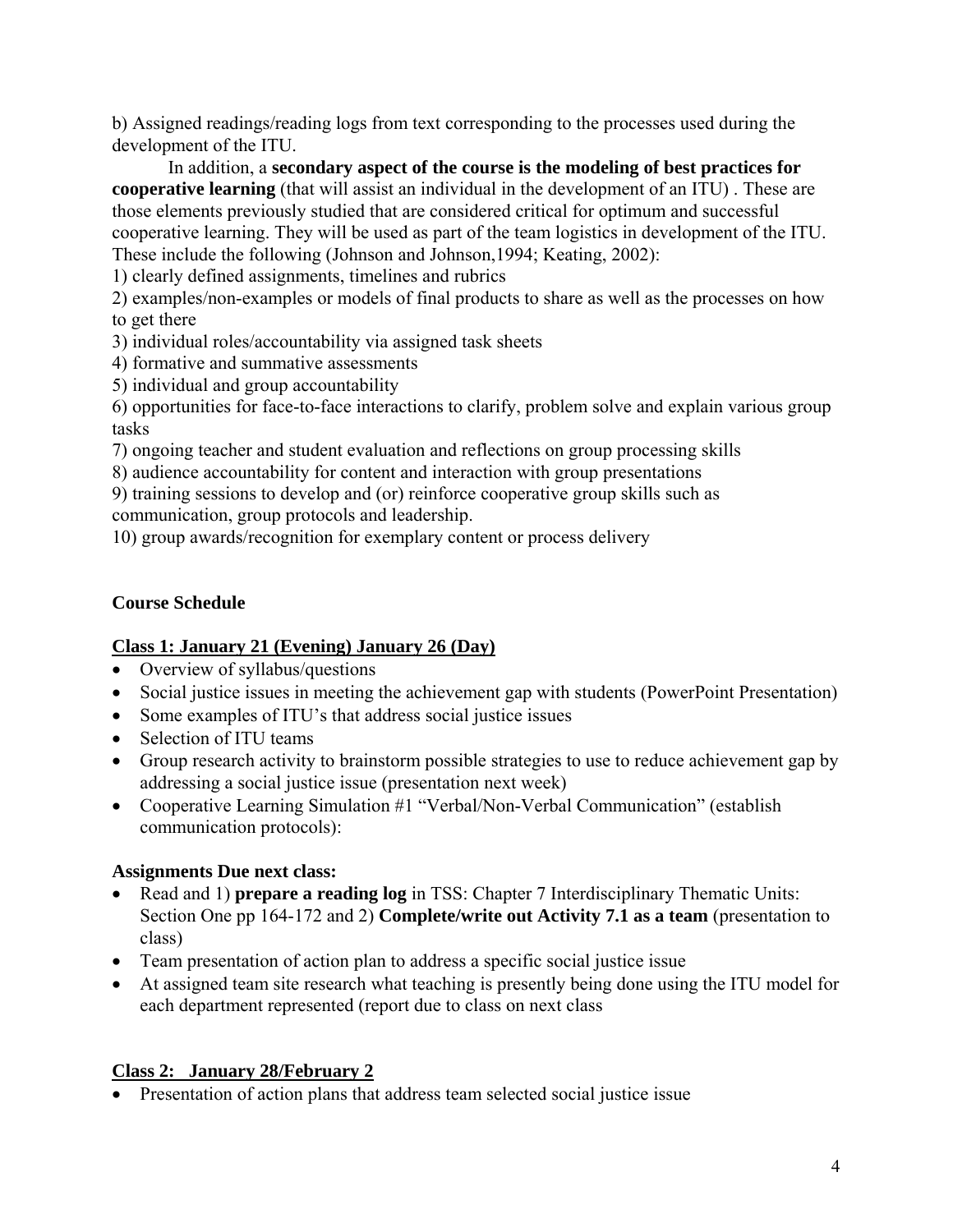- Overview of ITU curriculum development models (public) and research findings on ITU
- Continuum of possible ITU models
- Discussion in small and large group of private curriculum philosophy
- Discuss reading and group assignment Activity 7.1
- Report what interdisciplinary teaching is currently implemented at site
- Cooperative Learning Game #2 Epstein's Five Stage Rocket (Establishing Group protocols)/Top Ten List for Cooperative Learning
- Work Independently in groups developing tasks  $#1, #2$  and  $#3$ as outlined below: (Examples/non-examples):
- #1 Brainstorm Theme/location/grade level/time frame

#2 rationale/justification: should be 1) specific for site as well as 2) inclusion of specific standards that are addressed for each of the disciplines applied and infuse 3) private, personal curriculum philosophy

#3 unit overview part 1: goals, major essential questions, formative and summative assessments;

# **Assignment Due next class:**

- Group Task Sheet with task  $#1, #2$  and  $#3$  Completed and due electronically by
- Read and **prepare individual reading log** in TSS: Section Two pp 172-176 and Complete activity 7.2 (writing as least three essential questions each) and 7.3 (possible scope and sequence for individual discipline) **and discuss with the team how these ideas can be integrated into the theme for the unit**

# **Class 3: February 4/February 9**

- Guest Speaker (February  $9<sup>th</sup>$  day cohort): Dr. Mark Baldwin (Dean of the College of Education and former Co-Coordinator of Single Subject Program) "The Benefits and Challenges to implementing Integrated Curriculum in California" (Based on a research report he played a leadership role in formulating : "Teaching and California's Future" )
- Review completed work (comments, questions, concerns)
- Discuss reading log completed and team/individual written activity 7.2 and 7.3
- Discussion of tasks: format/purpose for writing different types of behavioral objectives and development of a scope and sequence
- Examples/non-examples of above
- Work Independently in groups developing tasks, #4, #5 and #6 as outlined below:

#4 unit overall part 2: behavioral objectives (cognitive, psychomotor, affective, word) as well as the type of assessments that would be used for these ITU objectives (summative/formative) #5 unit overview part 3: scope and sequence (matrix) for the time frame of the ITU #6 teaching strategies, logistics, and resources for each discipline including which specific technology applications might be used

# **Assignment Due next class**:

- Task Sheet with tasks  $#4$ , 5 and 6 complete by
- • Read and **prepare individual reading log** in TSS: Section Three pp 176-178 and the prompt below for pp 315-326 Resource G (example of ITU) respond to this prompt: What do you see as the strengths and challenges of this ITU? How would you improve on it?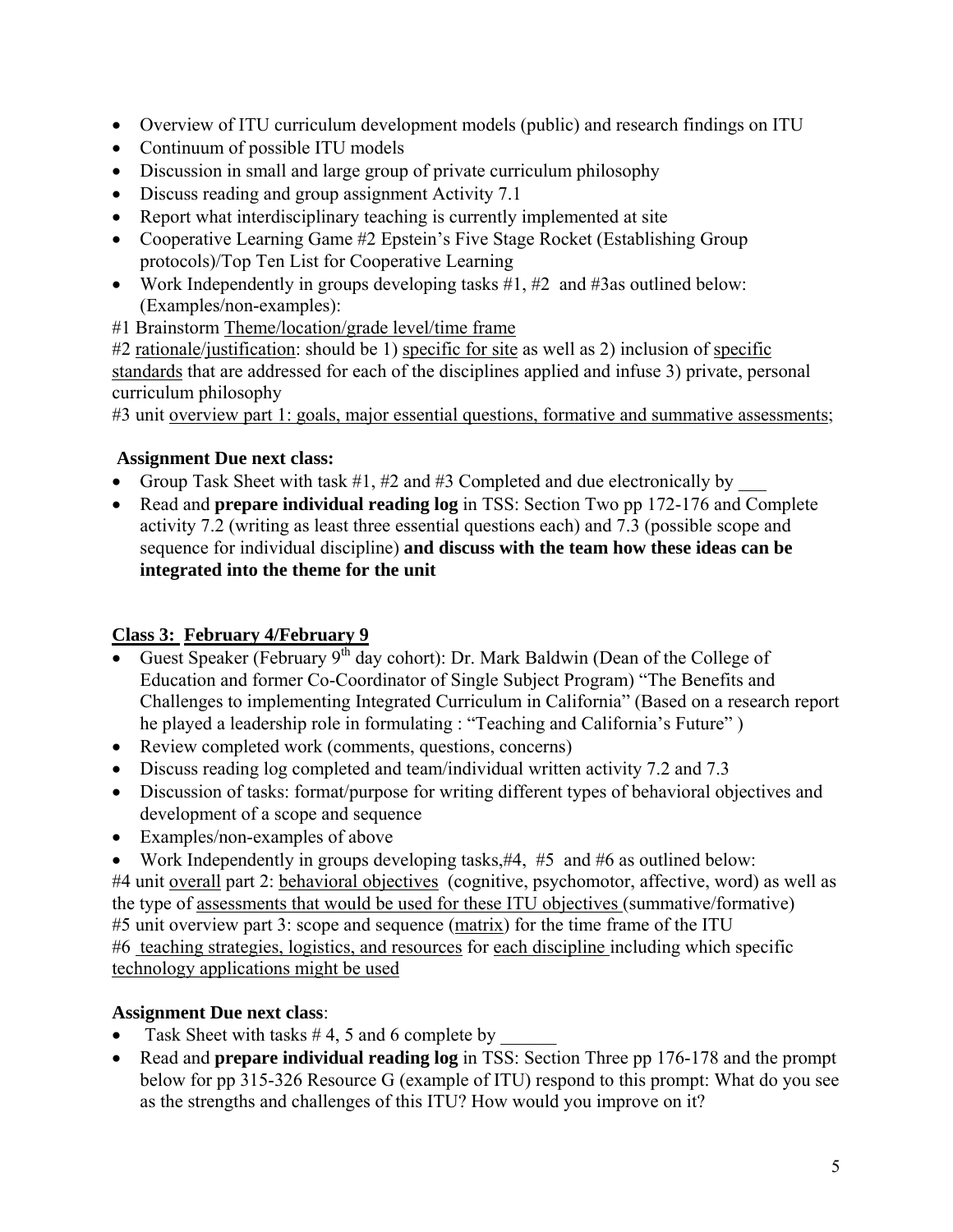# • **Class 4: February 11/February16**

- Guest Speaker (February 11th evening cohort): Dr. Mark Baldwin (Dean of the College of Education and former Co-Coordinator of Single Subject Program) "The Benefits and Challenges to implementing Integrated Curriculum in California" (Based on a research report he played a leadership role in formulating : "Teaching and California's Future" )
- Review completed work (comments, questions, concerns)
- Discuss completed readings/prompts in Section three and Instructional Resource G
- Discussion of individual lesson plan (use universal design model), action research model to evaluate and face to face model
- Discussion/consideration of best practices/ effective teaching strategies to consider (use McREL Research Lab findings); technology applications and considerations for inclusion of all students with examples/non-examples of each
- Work Independently in groups developing tasks #7 and #8 as outlined below :

#7 justification/explanation what adaptations/considerations might be have to be used to include all students in the ITU process (and activities). The team should consider a wide range of challenges.

#8 an individual lesson plan (each person must write at least one lesson plan that seamlessly meshes with the others on the team in the context of the ITU) (Examples/non-examples of above)

### **Assignment Due next class** :

- Group Task Sheet with task # 7 and #8 complete by
- based Science @ learner.org/onesheet/series127.html • 1) View one of the Annenberg Film clips showing a ITU model such as a) Connecting with the Arts Grades 6-8 : Integrating Arts with other subject areas  $\omega$ learner.org/onesheet/series198.html; b) Journey North Grades K-12 a Web based Interdisciplinary unit with Technology, math, social studies, literature integrated into inquiry 2) As a group formulate a brief written response to the prompt: What the strengths and challenges to this ITU approach? How would you improve it?

## **Class 5: February 18/February 23**

- Review completed work (comments, questions, concerns)
- Discuss Strengths and Challenges of Annenberg ITU model
- Discussion of action research model (#9a) that can be used to evaluate ITU
- Face to face feedback with group sharing of ITU (use with checklist) (#9b)
- Work Independently in groups developing tasks #9 a, b, c as outlined below:

(Examples/non-examples of above )

# 9a outline of Action Research plan for evaluation of ITU

#9b final draft of ITU share work of ITU with another ITU team for feedback (face to face) any revisions to former sections should be discussed/considered with group #9c overview of oral presentation for final class (draft outline)

### **Assignment Due next class** :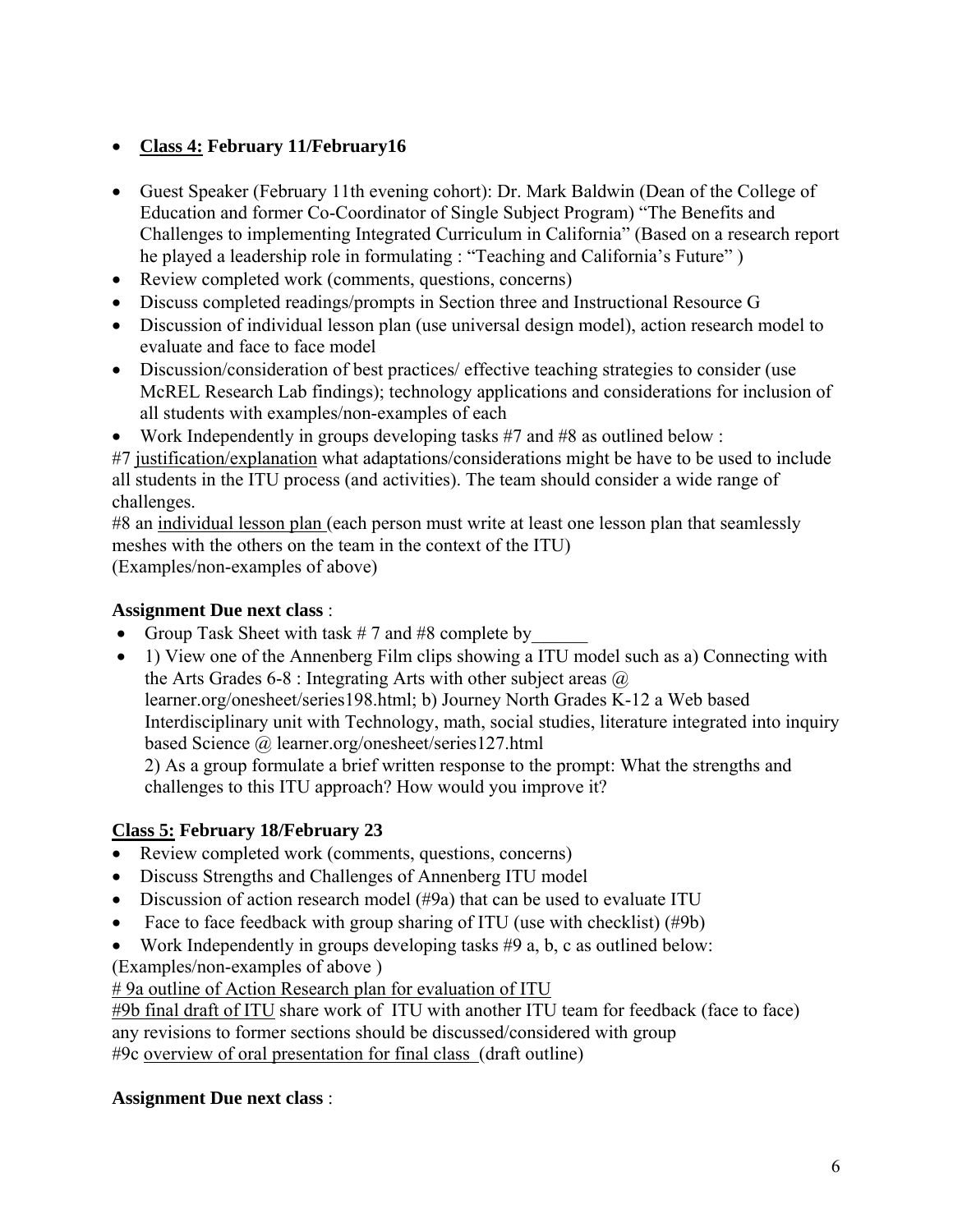- Group Task sheet with task #9 a, b, c by
- Final ITU document and oral presentation #10
- Final Exam

### **Class 6: February 25/March 2**

- Final written ITU Task #10
- Final Oral Presentation Task #10 (approximately 10-15 minutes)
- Audience evaluation/feedback sheet
- Instructor awards/commendations
- Final written exam

### **Class 7 and Class 8: (Dr. Leslie Mauerman) March 4 and March 11 (Evening) and March 9 (AM) and March 10 (PM)(Daytime) Details TBA**

### **Description and grading of course requirements:**

Final Grade: based on 215 pts maximum.

1) a) Team Readings/prompts/ activities/discussion of Chapter 7 and Annenberg ITU's=Four activities  $\omega$ 10 pts = 40 pts.

The readings reinforce and elaborate on the process of designing an ITU. Expectation is that each team will meet in the week prior to due date to collaborate on activities/questions/concerns etc. from readings that require a group response. Some require individual responses. Both of these should be done in written form as evidence of this activity. For each week's assigned reading and or activity we will have a class discussion related to the teams responses.

2) individual formative grade on ITU development (10 tasks $(a)$ 5pts each) = 50 pts. See attached #2 task sheet for description/rubric for each task and attachment #3 for scoring sheet for individual and group grade. The instructor will evaluate these after each class for each individual team member.

3) individual summative grade on final presentation and written ITU = 20 (final oral presentation)  $+ 20$  (final written document)  $= 40$  pts.

See attached outline of tasks and description (attachment #2). All elements should be integrated into final oral and (or) written presentations. It should be apparent who worked on what sections based on task sheet assignments and or final written report (initials) Each student will be evaluated individually based on the quality of his (her) contribution to the overall presentation and written ITU.

4) group summative grade on final presentation and written ITU ( $10 + 10$ ) = 20 pts. See attached outline of tasks and description (attachment #2). All elements should be integrated into final oral and (or) written presentations. Examples and non-examples of complete ITU's will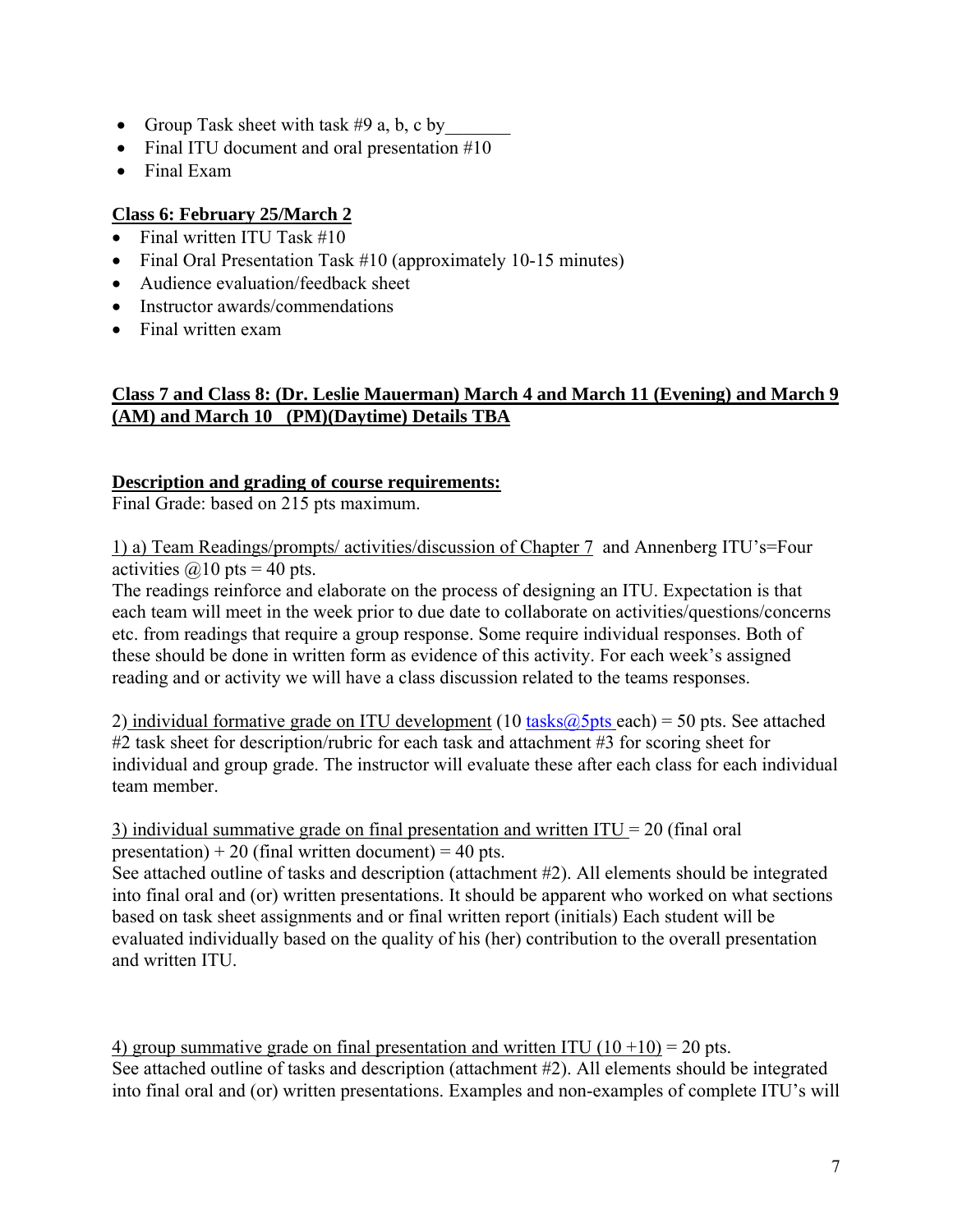be made available and discussed in class. Each team will be evaluated as a group based on the quality of the overall presentation and written ITU.

5) individual evaluation of groups effectiveness in using cooperative learning processes in development of the ITU= 5 pts

6) final exam on ITU implementation process= 20 pts

During the last class, the student will produce a one page written overview of the processes needed to provide leadership in the development of ITU's at a school site. This should include all the pre planning, planning and post implementation processes considered critical to the success of implementing ITU's in High Schools.

7) Attendance (8 classes  $\omega$  5 pts each =40 pts

Final Grading: There are 205 points possible. The final grading scale is:  $A = 93-100$   $C+=78=79$  $A = 90-92$   $C = 73-77$  $B+=88-89$  D = 60-69  $B = 83-87$   $B = 80-82$   $F = 0-59$ 

**Note: Please copy attachments #1-3 below for use in class**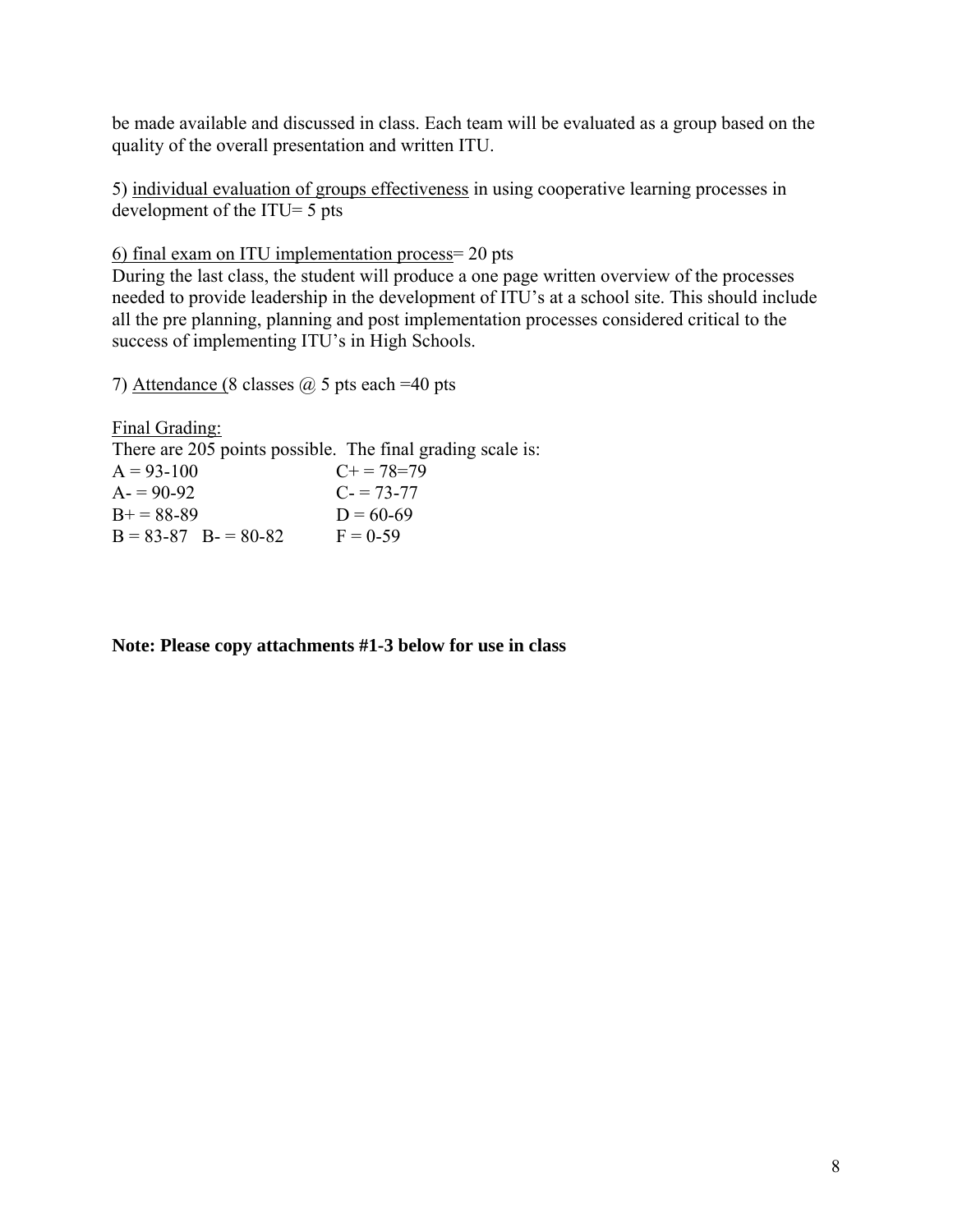# **Attachment #1 Reading Log scoring rubric**

| $\sqrt{+}$ (full credit +1) 6 pts                                                                                                                                                                                                                                                                                                                                                                        | $\sqrt{\text{(full credit)}}$ 5 pts                                                                                                                                                                                                                                                                                                                                                                                             | $\sqrt{\ }$ - (half credit) 3 pts                                                                                                                                                                                                                                                                                                                                                                                                                                                                                                                                   | No Credit 0 pts                                                                                                      |
|----------------------------------------------------------------------------------------------------------------------------------------------------------------------------------------------------------------------------------------------------------------------------------------------------------------------------------------------------------------------------------------------------------|---------------------------------------------------------------------------------------------------------------------------------------------------------------------------------------------------------------------------------------------------------------------------------------------------------------------------------------------------------------------------------------------------------------------------------|---------------------------------------------------------------------------------------------------------------------------------------------------------------------------------------------------------------------------------------------------------------------------------------------------------------------------------------------------------------------------------------------------------------------------------------------------------------------------------------------------------------------------------------------------------------------|----------------------------------------------------------------------------------------------------------------------|
| Meets all "check"<br>requirements plus one<br>or both of the<br>following:<br>Provides well-<br>developed comments/<br>reflections that connect<br>ideas to implications for<br>future teaching<br>Raises provocative<br>questions about ideas in<br>the text and considers<br>possible answers,<br>solutions, or ways of<br>researching and/or how<br>the questions may<br>influence future<br>teaching | Adheres to all of the<br>following:<br>Provides an outline or<br>summary of the text's<br>main points or at least<br>three key ideas<br>expressed in the text<br>Expresses original<br>comments/reflections on<br>outline, summary, or<br>each key idea<br>Develops connections to<br>observations, previous<br>student teaching, current<br>work in the program,<br>and/or prior learning<br>Is turned in the day it is<br>due | Falls under one or more<br>of the following:<br>Does not provide an<br>outline or summary of<br>the text's main points or<br>provides less than three<br>key ideas<br>Provides very skeletal<br>comments/reflections on<br>outline or summary or<br>does not comment/reflect<br>on each key idea<br>Does not make<br>connections to<br>observations, previous<br>student teaching, current<br>work in the program,<br>and/or prior learning, or<br>connections may be<br>underdeveloped<br>Is turned in late but<br>before or during the<br>following class meeting | Falls under one or both<br>of the following:<br>Is not original<br>Is turned in after the<br>following class meeting |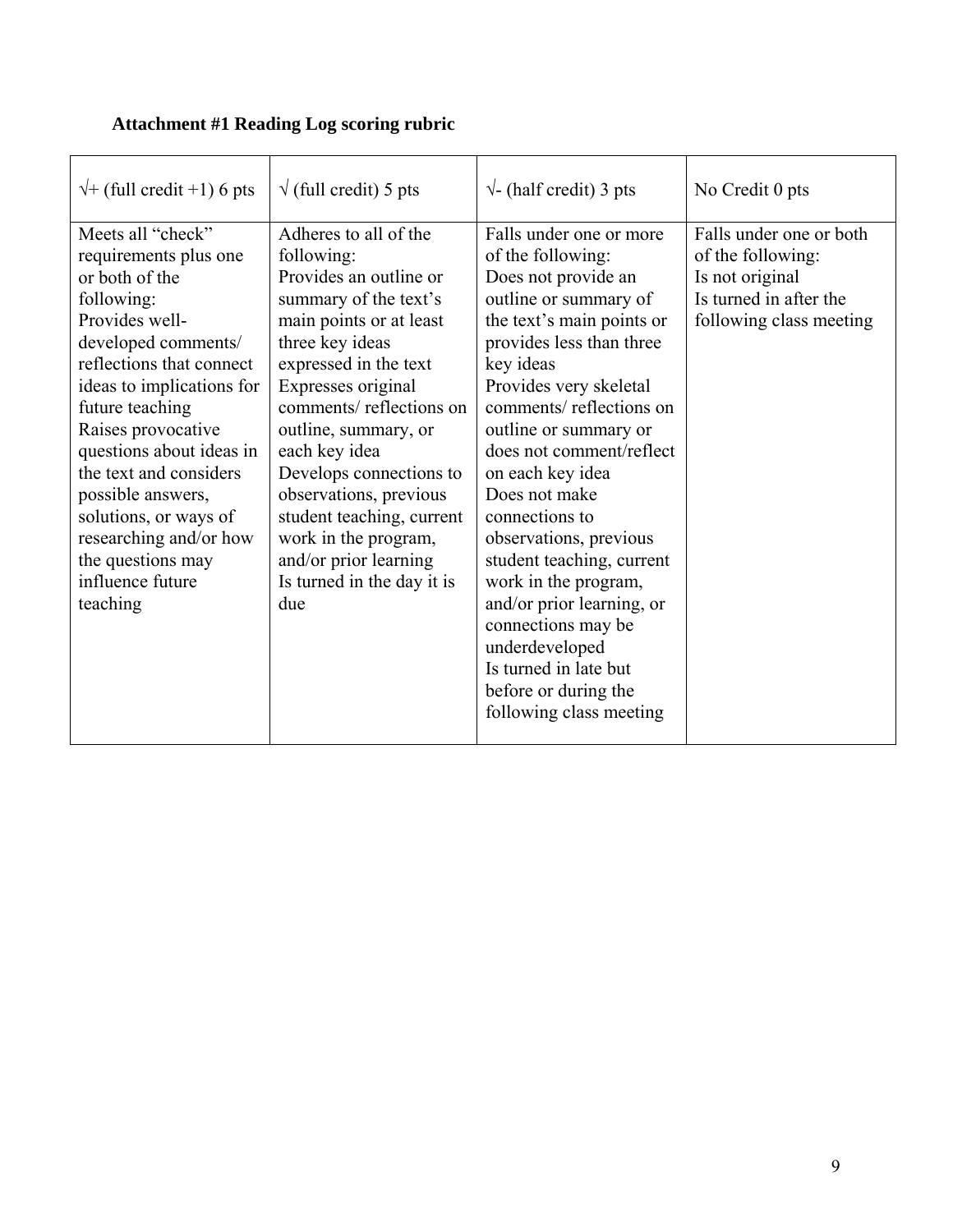**Attachment #2 ITU Team Intermediate (Formative) Rubric and Task Completion Sheet**  Include in the team folder as attachments for each task: 1) who worked on each task(s) and what role they played and 2) a completed draft copy of that task for the ITU (hand written is fine). One or more tasks will be completed and evaluated by instructors per class session.

Each individual in the group will be assessed on each of these formative individual tasks using the following rubric. The average for the team is the team grade:

5= the task is completed, exceptionally well written and follows all guidelines;

4=the task is completed, well written and follows all guidelines;

3= the task either is incomplete, or not clearly written, or does not follow guidelines;

2= the task lacks many components i.e. two of three components;

1= the task lacks most elements of all three or more components.

 $0=$  no work is handed in for an individual or a group

Note: A similar rubric will be used to assess the summative products (oral and written presentations of ITU)

### **Group Names/Site Location/Subject matter addressed**:

Task #1 Ideas for Interdisciplinary Thematic Unit (ITU)---\*include a working theme for the unit

Task #2 Rationale/Justification based on: a) school site and student targets (including strategies to address achievement gap) and b) specific frameworks/standards for each of the disciplines; c) personal philosophy/ perspectives of the team.

Task #3 Unit overview (part 1) that describes the sub-tasks: a) goals; b) essential questions for students to consider and be able to answer at the completion of ITU. c) General description of the types formative and summative assessments to be used (backward planning model);

Task #4 Unit overview (part 2). (Overall) objectives which should include some cognitive, affective, word and psychomotor. At least one of each type per discipline should be in evidence.

Task #5 Unit overview (part 3). A content matrix calendar that includes a timeline for the scope and sequence of the ITU.

Task #6 Brief description of some of the major activities (may be discipline or interdisciplinary specific) that includes at least a) major teaching strategies used; b) manner in which students are organized (organizational patterns) in these activities (direct teaching, cooperative learning, dyads, independent study etc); c) specific resources used (People, Places and Things) and d) type of technology requirements/ applications; e) how community service learning/action plans are integrated into the unit.

Task #7: Inclusion considerations (elaborates on Task 2a: what specific teaching strategies, content adaptations and any strategies will you consider so that all students will be involved in the ITU as developed in Tasks #5 and #6. (Follow any suggestions or requirements from EDSS 555 instructor)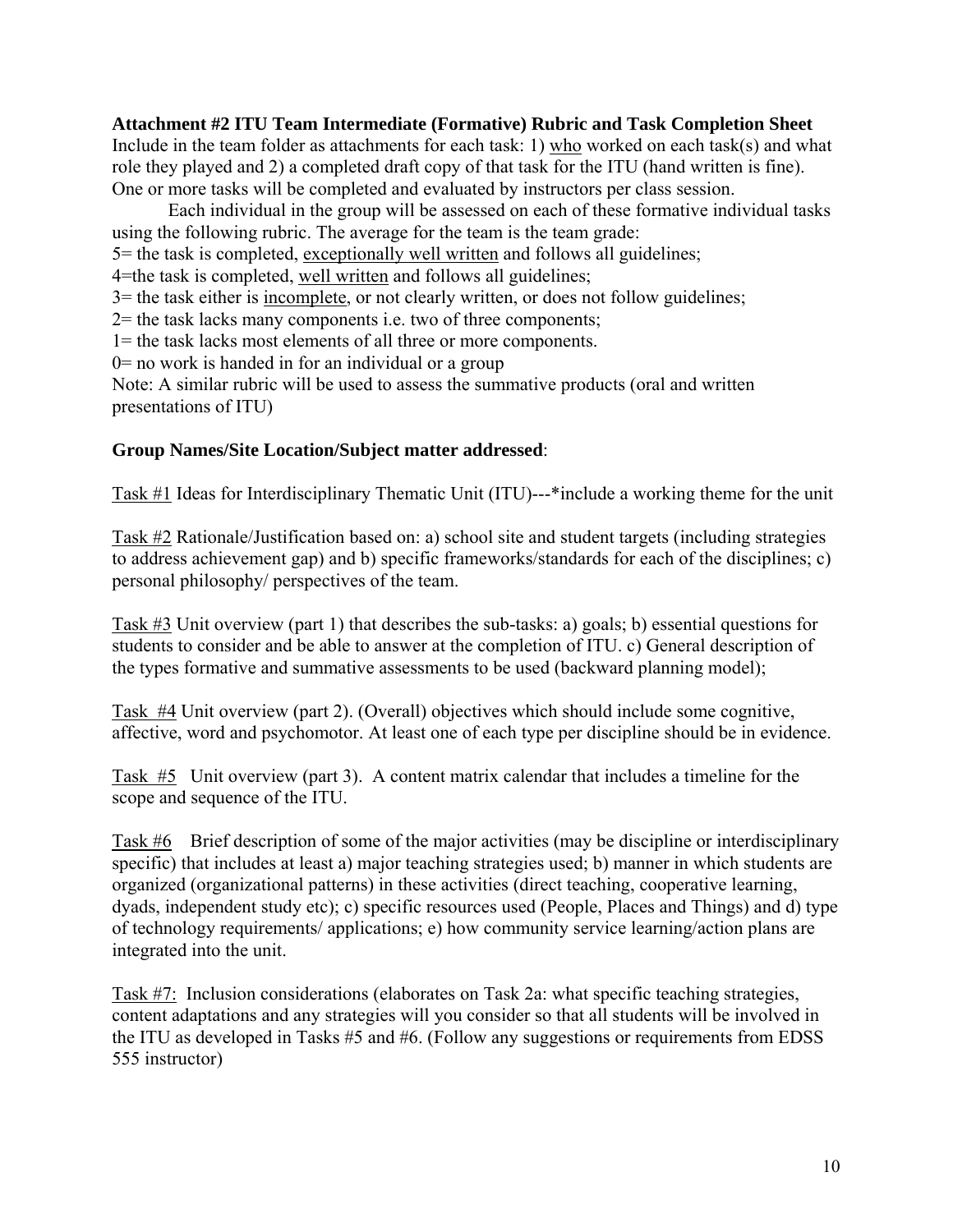Task #8: An individual Universal Design lesson plan from each member of the group with a brief description of the context of this lesson plan in the matrix.

Task #9: A) Draft proposal for an action research design that will evaluate the implementation of your ITU (remember to triangulate) B) share work of draft of final written ITU with another ITU team for feedback using checklist handout (face to face). C) Draft overview of proposed oral presentation;

Task #10: a) Final ITU written report and b) oral group presentation and c) self evaluation of group cooperative process skills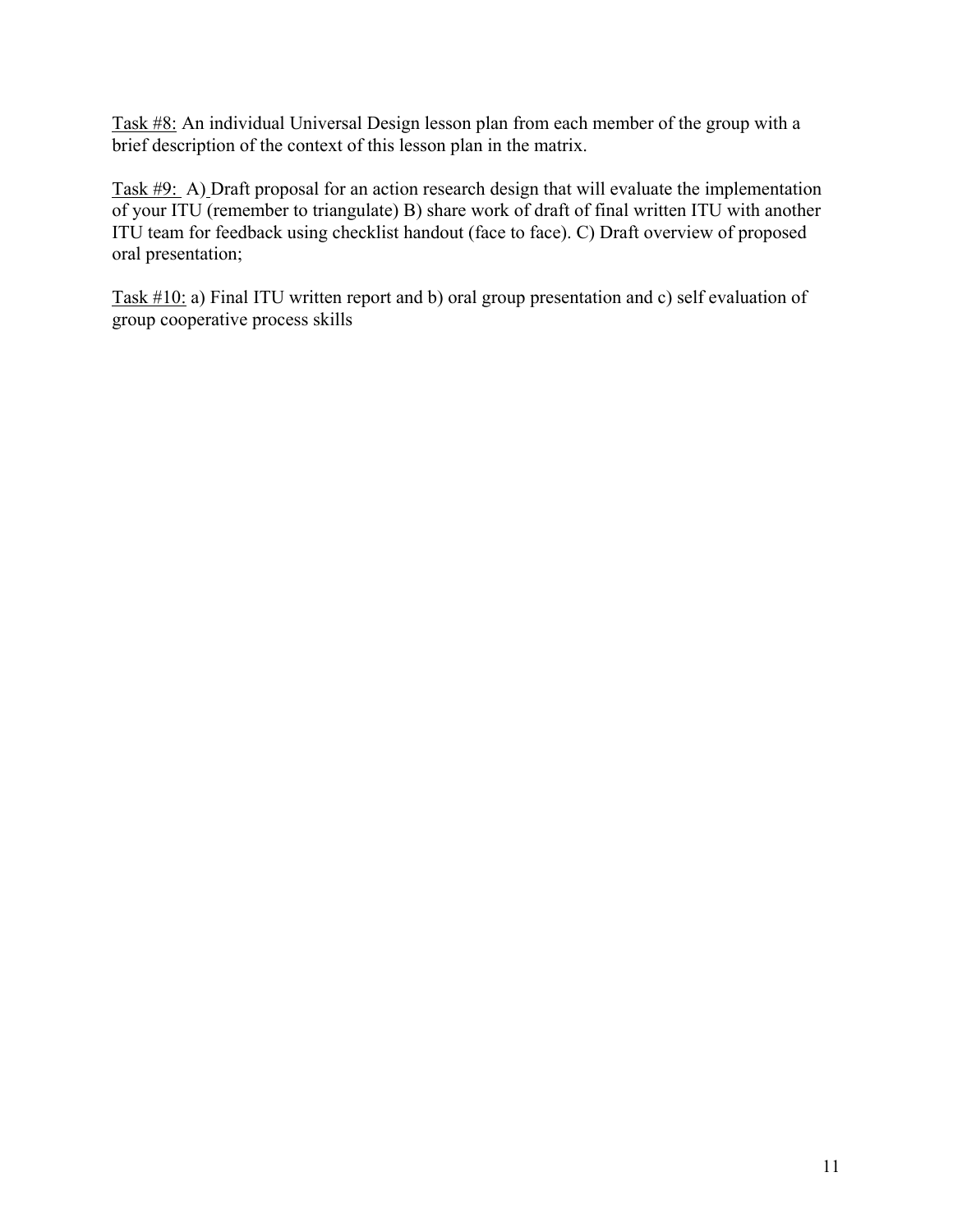# **Attachment #3 (timeline/task/scoring sheet for ITU formative and summative grade on ITU process)**

|                | Description                                             | Date Due | Assigned to all | Grade (0-5<br>rubric) |
|----------------|---------------------------------------------------------|----------|-----------------|-----------------------|
| $\mathbf{1}$   | Idea for ITU                                            |          |                 |                       |
|                | <b>Working Theme</b>                                    |          |                 |                       |
|                |                                                         |          |                 |                       |
| $\overline{2}$ | Rational / Justification<br>-School & student match     |          |                 |                       |
|                |                                                         |          |                 |                       |
|                | (including strategies to<br>address achievement gap)    |          |                 |                       |
|                | -Personal                                               |          |                 |                       |
|                | philosophy/perspectives                                 |          |                 |                       |
|                | -Discipline standards covered                           |          |                 |                       |
| 3              | Overview Pt 1                                           |          |                 |                       |
|                | -Goals                                                  |          |                 |                       |
|                | -Essential Questions for                                |          |                 |                       |
|                | students to be able to answer                           |          |                 |                       |
|                | -formative and summative                                |          |                 |                       |
|                | assessments                                             |          |                 |                       |
| $\overline{4}$ | Overview Pt 2                                           |          |                 |                       |
|                | Overall Objectives                                      |          |                 |                       |
|                | -Cognitive                                              |          |                 |                       |
|                | -Affective                                              |          |                 |                       |
|                | -Psychomotor                                            |          |                 |                       |
|                | -Word or Language                                       |          |                 |                       |
| 5              | Overview Pt 3                                           |          |                 |                       |
|                | -Matrix Calendar with                                   |          |                 |                       |
|                | timeline                                                |          |                 |                       |
| 6              | Major Activities                                        |          |                 |                       |
|                | -description                                            |          |                 |                       |
|                | -teaching Strategies                                    |          |                 |                       |
|                | -organizational Patterns                                |          |                 |                       |
|                | -specific resources needed                              |          |                 |                       |
|                | -technology applications used                           |          |                 |                       |
|                | -service learning/action plans                          |          |                 |                       |
| $\overline{7}$ | <b>Inclusive Strategies</b>                             |          |                 |                       |
|                | (elaborates on task #2a i.e.<br>achievement gap issues) |          |                 |                       |
|                |                                                         |          |                 |                       |
|                |                                                         |          |                 |                       |
|                |                                                         |          |                 |                       |